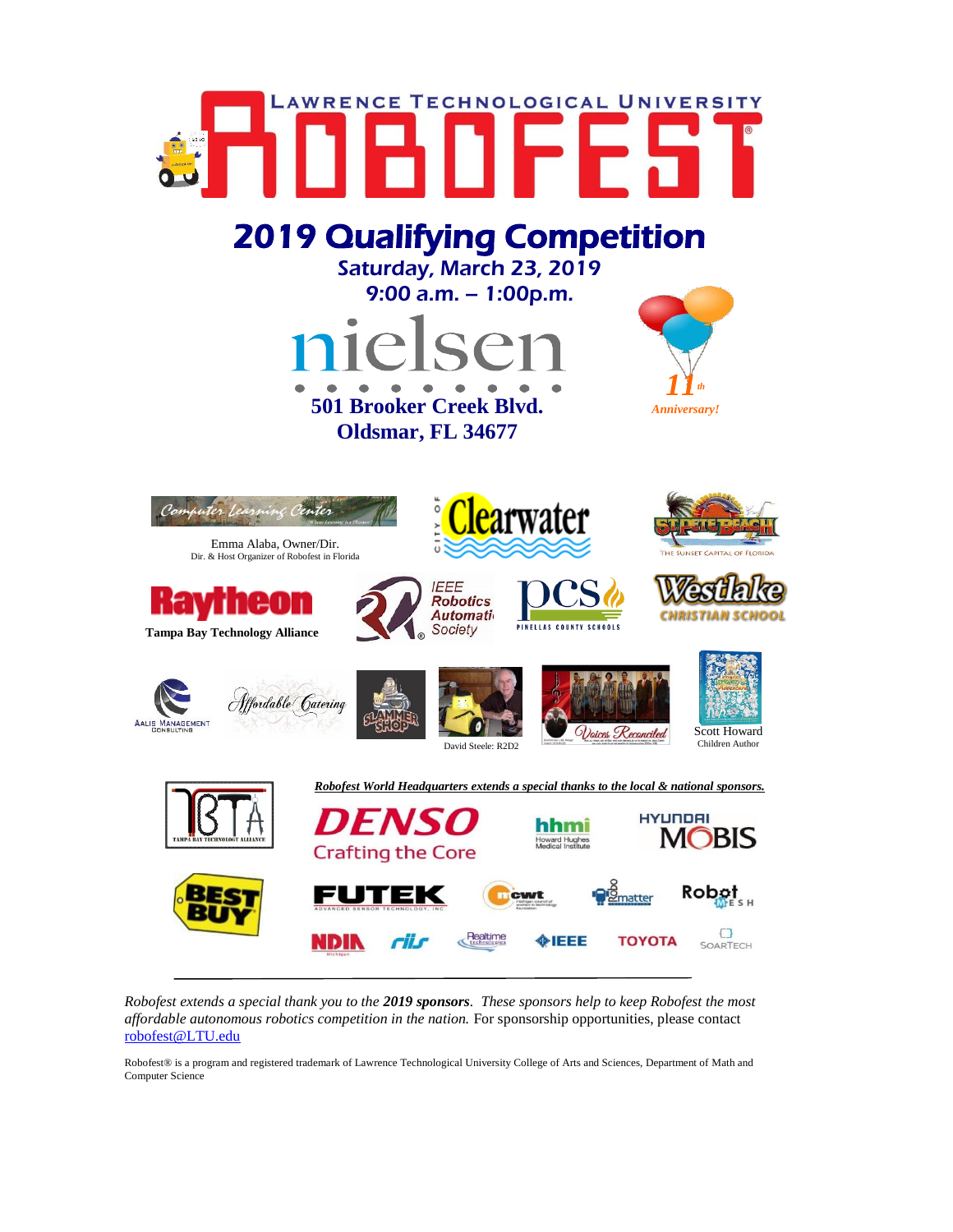





**Welcome! Events is free to public!**

## **2019 Robofest Qualifying Competition March 23, 2019 9:00 am – 1:00 pm**

| nielsen |  |  |  |  |
|---------|--|--|--|--|
| .       |  |  |  |  |

Today's Teams:

| <b>Division</b>       | Team#  | <b>Team Name</b>          | <b>Org Name</b>                      | <b>Coach Name</b>      | <b>TeamCity</b> |
|-----------------------|--------|---------------------------|--------------------------------------|------------------------|-----------------|
| <b>Exhibition</b>     |        |                           |                                      |                        |                 |
| Showcase              | 3273-2 | P.I.N.K Innovators        | <b>HLC Leadership Academy</b>        | Lillian Johnson        | Havana          |
| Jr<br>Game<br>8 Teams | 1752-1 | Error311(namenotfound)    | Westlake Christian School            | Paul Weaver            | Palm Harbor     |
|                       | 1752-2 | Universe Unknown          | Westlake Christian School            | Paul Weaver            | Palm Harbor     |
|                       | 1752-3 | <b>Flaming Forklift</b>   | Westlake Christian School            | Paul Weaver            | Palm Harbor     |
|                       | 1752-4 | RoboNerds                 | Westlake Christian School            | Paul Weaver            | Palm Harbor     |
|                       | 2482-1 | <b>DS Robotics</b>        | The Revolution School                | Dana Choi              | Doral           |
|                       | 2482-2 | I Can't Say               | The Revolution School                | Dana Choi              | Doral           |
|                       | 2482-5 | <b>Tres Engineers</b>     | The Revolution School                | Dana Choi              | Doral           |
|                       | 3223-3 | badboyz                   | oasis Christian academy              | doug evangelisto       | Winter Haven    |
| Sr                    | 2482-4 | <b>Team Mora</b>          | The Revolution School                | Dana Choi              | Doral           |
| Game                  | 3223-1 | C++ dudes                 | oasis Christian academy              | doug evangelisto       | Winter Haven    |
| 3 Teams               | 3223-2 | lionbots                  | oasis Christian academy              | doug evangelisto       | Winter Haven    |
|                       | 3055-1 | 123 Find Me               | Meadowlawn Middle School             | Victoria Jean          | St. Petersburg  |
|                       | 3229-1 | <b>Fatal Four</b>         | Eisenhower 5th Grade STEM Academy    | Paula Stephens         | Clearwater      |
|                       | 3229-2 | Robo-Pandas 1             | Eisenhower 5th Grade STEM Academy    | Paula Stephens         | Clearwater      |
|                       | 3229-3 | Robo-Pandas 2             | Eisenhower 5th Grade STEM Academy    | Paula Stephens         | Clearwater      |
|                       | 3229-4 | Robo-Pandas 3             | Eisenhower 5th Grade STEM Academy    | Paula Stephens         | Clearwater      |
|                       | 3263-1 | Bibliobots: Eureka!       | Clearwater Public Library            | <b>Crystal Mathews</b> | Clearwater      |
|                       | 3263-2 | Bibliobots: Under the Sea | Clearwater Public Library            | <b>Crystal Mathews</b> | Clearwater      |
|                       | 3268-1 | The Abstract              | Pinellas Academy of Math and Science | Thomas Smith           | Clearwater      |
| <b>RoboParade</b>     | 3268-2 | Dos Bros Tacos            | Pinellas Academy of Math and Science | <b>Thomas Smith</b>    | Clearwater      |
| 19 teams              | 3268-3 | Team Bebo                 | Pinellas Academy of Math and Science | Thomas Smith           | Clearwater      |
|                       | 3268-4 | <b>Team Superior</b>      | Pinellas Academy of Math and Science | <b>Thomas Smith</b>    | Clearwater      |
|                       | 3273-1 | <b>Bot Warriors</b>       | <b>HLC Leadership Academy</b>        | Lillian Johnson        | Havana          |
|                       | 3277-1 | 3277 Team 1               | Carwise Middle School                | Pamela Himmel          | Palm Harbor     |
|                       | 3277-2 | 3277 Team 2               | Carwise Middle School                | Pamela Himmel          | Palm Harbor     |
|                       | 3277-3 | 3277 Team 3               | Carwise Middle School                | Pamela Himmel          | Palm Harbor     |
|                       | 3277-4 | 3277 Team 4               | Carwise Middle School                | Pamela Himmel          | Palm Harbor     |
|                       | 3277-5 | 3277 Team 5               | Carwise Middle School                | Pamela Himmel          | Palm Harbor     |
|                       | 3279-1 | Team A                    | Anona Elementary 5th Grade STEM      | Erin Isaacs            | Largo           |
|                       | 3279-2 | Team B                    | Anona Elementary 5th Grade STEM      | Erin Isaacs            | Largo           |

*A very sincere thank you to all of our participants today: Judges, Volunteers, Teams, Coaches, and Parents. We could not have Robofest without each of you! We hope to see you again World Robofest Championship on May 16-18*

Robofest® is a program and registered trademark of Lawrence Technological University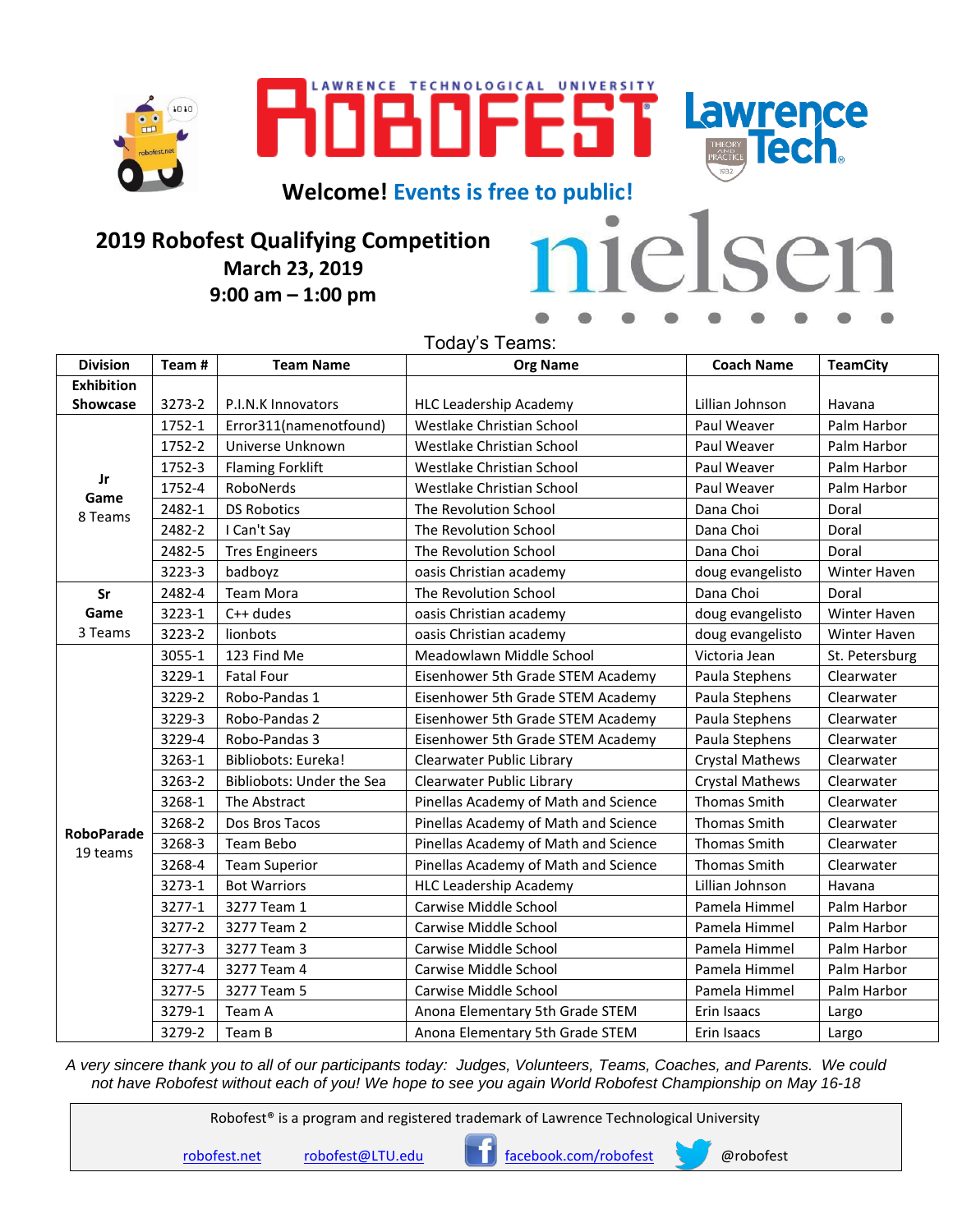## **Announcements**

Game Trophy Winners at today's event advance to the Robofest Virtual Regional for a chance to earn a spot at the Robofest World Championship at Lawrence Technological University in Southfield, Michigan on May 18.

All other game teams may register to compete again in the USA Video Qualifier

Exhibition teams are showcasing their projects, but will be competing through the USA Video Qualifier. Deadline to upload the video is April 22.

\$12,000 LTU Scholarship Opportunity for all Robofest Participants:

Earn money for College! High School Seniors who have participated in Robofest at any time and who are planning to attend LTU, could earn a \$3,000 renewable scholarship (Total of \$12,000). The deadline to apply is April 1st.

## **Schedule** (Note – times are approximate; teams must be ready to compete when called.)

| 8:00<br>8:30 | Door Open - Volunteers Check-In & Breakfast<br>Check-In begins. Practice fields are open. Judge Training                                                                                                                                                         |                                                                                                                                                                                                                                 |                                                                                                                                                                                                                                                                              |  |  |  |
|--------------|------------------------------------------------------------------------------------------------------------------------------------------------------------------------------------------------------------------------------------------------------------------|---------------------------------------------------------------------------------------------------------------------------------------------------------------------------------------------------------------------------------|------------------------------------------------------------------------------------------------------------------------------------------------------------------------------------------------------------------------------------------------------------------------------|--|--|--|
| 9:00         | <b>Opening Ceremonies - Rose Mack and Joe Clarke</b><br>National Anthem - NaTarsha Bell & Voices Reconciled<br><b>Opening Remarks</b><br>Introduction of Judges AND Teams: Game, Exhibition and RoboParade<br>$\bullet$<br>Announcements                         |                                                                                                                                                                                                                                 |                                                                                                                                                                                                                                                                              |  |  |  |
|              | People's Choice Awards - Audience Judge (Game, Exhibition, & RoboParade) Be sure to vote!                                                                                                                                                                        |                                                                                                                                                                                                                                 |                                                                                                                                                                                                                                                                              |  |  |  |
|              | <b>Game Competition</b><br>Emcee: Rose Mack                                                                                                                                                                                                                      | <b>Exhibition Showcase</b><br>Emcee: Joe Clarke                                                                                                                                                                                 | <b>RoboParade</b><br>Emcee: Joe Clarke                                                                                                                                                                                                                                       |  |  |  |
| 9:30         | <b>Unveiling Unknown Factors for Round</b><br>1 - 30 Minute Work Time Begins                                                                                                                                                                                     |                                                                                                                                                                                                                                 | <b>Qualifying Test (robot) Begins</b>                                                                                                                                                                                                                                        |  |  |  |
|              |                                                                                                                                                                                                                                                                  | <b>Exhibition Presentations Begin</b>                                                                                                                                                                                           | ** Teams are encouraged to help other teams for<br><b>Helping Hands Award**</b>                                                                                                                                                                                              |  |  |  |
| 10:00        | <b>Impounding Game Robots - NOT</b><br><b>ADDITIONAL WORK TIME</b>                                                                                                                                                                                               | 4 min each<br>Teams available to provide                                                                                                                                                                                        | Explanation of Key RoboParade Rules                                                                                                                                                                                                                                          |  |  |  |
| 10:10        | Game Round 1 (2 Official Jr Fields and<br>1 Sr Field<br>Move in & Move out: 3 min, Play 2<br>$\bullet$<br>$min = 5$ min for each run.<br>8 Jr Teams = $2$ Runs $+3$ Sr Teams =<br>2 Runs = $3$ total Runs<br>$3$ Runs x 5 min = 15 min<br>$\bullet$              | demonstrations and for<br>questions from audience<br>and judges                                                                                                                                                                 | <b>Qualifying Test - continues</b><br>Team and Robot introduction<br>Order by team ID Flag (received after passing Qualifying<br>Test).                                                                                                                                      |  |  |  |
|              | <b>5-MINUTE BREAK</b>                                                                                                                                                                                                                                            |                                                                                                                                                                                                                                 | <b>5-MINUTE BREAK</b>                                                                                                                                                                                                                                                        |  |  |  |
| 10:35        | <b>Unveiling Unknown Factors for Round</b><br>2 - 30 Minute Work Time Begins                                                                                                                                                                                     | Teams available to provide<br>demonstrations and for                                                                                                                                                                            |                                                                                                                                                                                                                                                                              |  |  |  |
| 11:05        | <b>Impounding Game Robots - NOT</b><br><b>ADDITIONAL WORK TIME</b>                                                                                                                                                                                               | questions from audience                                                                                                                                                                                                         |                                                                                                                                                                                                                                                                              |  |  |  |
| 11:05        | LUNCH - 30 minutes<br><b>Volunteers &amp; Team Member</b><br><b>Lunch Free</b>                                                                                                                                                                                   | LUNCH - 30 minutes<br><b>ATTENDEES: Food Truck</b><br>Can purchase food.                                                                                                                                                        | LUNCH - 30 minutes<br><b>Volunteers &amp; Team Member</b><br><b>Lunch Free</b>                                                                                                                                                                                               |  |  |  |
| 11:35        | Game Round 1 (2 Official Jr Fields and<br>1 Sr Field<br>Move in & Move out: 3 min, Play 2<br>$\bullet$<br>$min = 5 min$ for each run.<br>8 Jr Teams = $2$ Runs $+3$ Sr Teams =<br>$\bullet$<br>2 Runs = $3$ total Runs<br>$3$ Runs x 5 min = 15 min<br>$\bullet$ |                                                                                                                                                                                                                                 | Start Official Parade 1 Judges Award Begins<br>Intermission: 5 min. (teams may fix robots)<br>Start Official Parade 2 Judging continue<br>End of RoboParade (turn off robots and leave on the<br>parade table)<br>Judging ends. Official GROUP PHOTO around parade<br>table. |  |  |  |
| 12:00        | <b>Game Rounds End - Verification of Team Scores</b>                                                                                                                                                                                                             |                                                                                                                                                                                                                                 |                                                                                                                                                                                                                                                                              |  |  |  |
|              | <b>Special Announcements:</b>                                                                                                                                                                                                                                    | **MUST be present to win**<br>People's Choice Award - winning robot (audience)<br>Raffle: Antsy Book, Scott Howard, Children Author &<br>awarding Ribbons.<br><b>Helping Hands Award (Judges)</b><br><b>Winners of Trophies</b> |                                                                                                                                                                                                                                                                              |  |  |  |